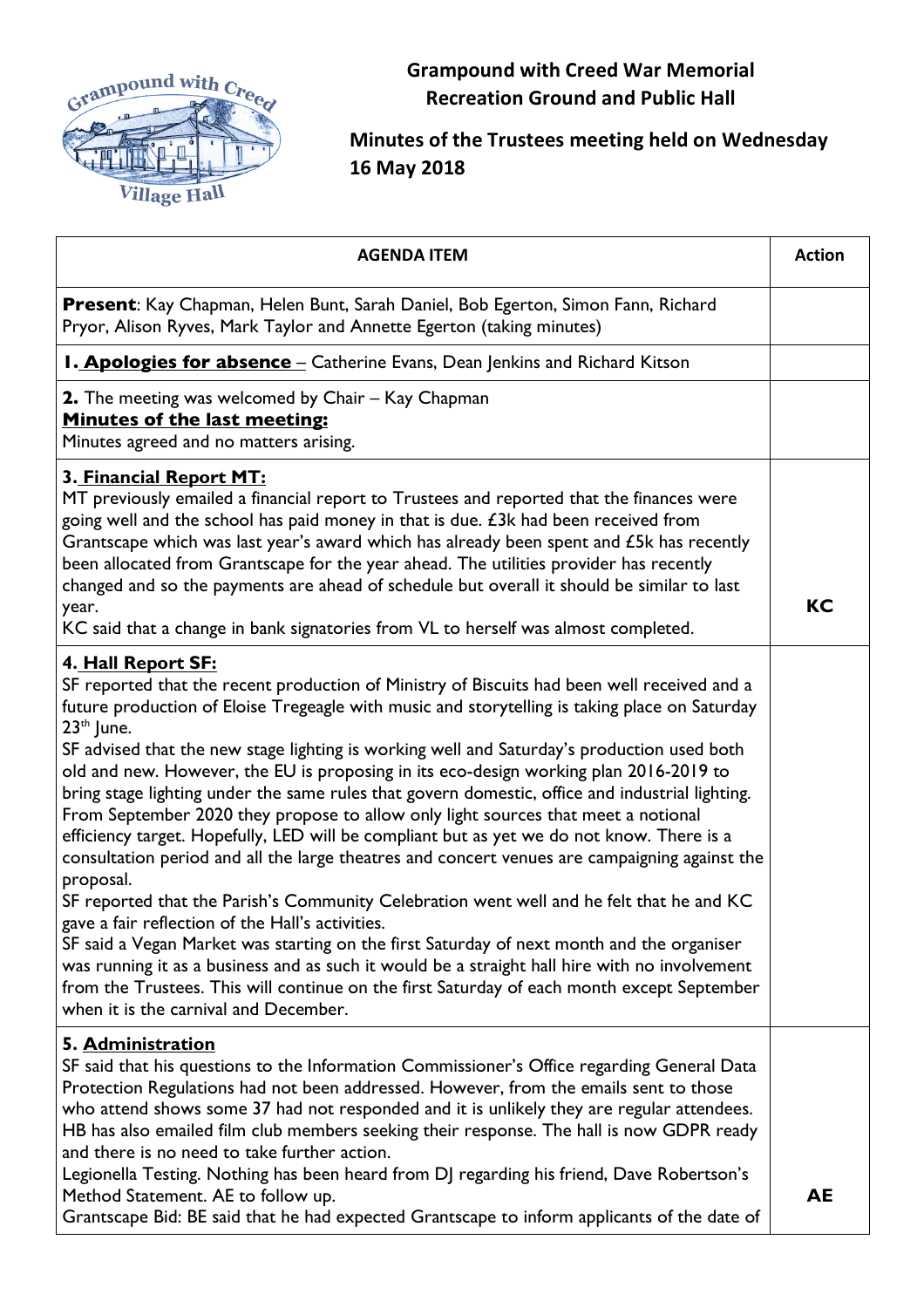| the funding meeting, however, he apologised for not making sure that had taken place and<br>he only became aware of the omission shortly before the meeting took place. Whilst he<br>spoke to the carnival committee chair and the Heritage Centre had contacted him he had<br>still assumed the Village Hall was aware of the meeting. It was at the meeting that he realised<br>the mistake and phoned HB who he thought was speaking on behalf of the bid which was<br>not the case. Unable to raise the treasurer he phoned KC who then attended the meeting.<br>BE apologised for the late phone call which he realised was inconvenient.<br>KC said that the hall was awarded $\pounds$ 5k which was a bit lower than the original bid. Two<br>smaller bids received the full amount but the hall and the church shared the remainder of<br>the money. KC also said that it was mentioned that the village hall had successful bids in the<br>past and she countered the argument with the number of people from the village who are<br>regular hall users.<br>HB said the money would be spent on improved lighting in the foyer, changing rooms and<br>toilets as well as a time switch for the outside lights.<br>SF said he had phoned a specialist in York regarding parts for the raked seating. It was<br>important to keep the seating in good repair as it was such an asset to the hall. As yet the<br>company had not come back and so Simon will follow this up. | <b>SF</b>           |
|------------------------------------------------------------------------------------------------------------------------------------------------------------------------------------------------------------------------------------------------------------------------------------------------------------------------------------------------------------------------------------------------------------------------------------------------------------------------------------------------------------------------------------------------------------------------------------------------------------------------------------------------------------------------------------------------------------------------------------------------------------------------------------------------------------------------------------------------------------------------------------------------------------------------------------------------------------------------------------------------------------------------------------------------------------------------------------------------------------------------------------------------------------------------------------------------------------------------------------------------------------------------------------------------------------------------------------------------------------------------------------------------------------------------------------------------------------------------------------|---------------------|
| 6. Maintenance HB:<br>HB said volunteers were needed to paint the hall and a request for helpers was needed. BE<br>said he would seek help in the forthcoming village leaflet. He also suggested that for those                                                                                                                                                                                                                                                                                                                                                                                                                                                                                                                                                                                                                                                                                                                                                                                                                                                                                                                                                                                                                                                                                                                                                                                                                                                                    | BE                  |
| unable to paint, the hall seek sponsors of £25 through Just Giving. BE to set up.<br>SD said that Truro Glass Company is awarding grants in the region of £400 for community<br>groups which could be worth bidding for. Mark Taylor to make an application.<br>It was also suggested that painting parties with food might be successful.                                                                                                                                                                                                                                                                                                                                                                                                                                                                                                                                                                                                                                                                                                                                                                                                                                                                                                                                                                                                                                                                                                                                         | <b>MT</b>           |
| The fallen tree close to the football pitch and river needs to be taken further back from the<br>football pitch. At the end of a discussion it was decided it was important to use the skills of<br>someone who was able to provide insurance to cover the work and SF said he would<br>approach Graham Sandercock who he thought undertook such work.                                                                                                                                                                                                                                                                                                                                                                                                                                                                                                                                                                                                                                                                                                                                                                                                                                                                                                                                                                                                                                                                                                                             | <b>SF</b>           |
| 7. Fundraising:<br>AR commented on the fantastic craft fair which raised an amazing $£1436.28$ for the hall, she<br>said it was certainly the best so far. She put the success down to the quality of the stalls and<br>said that even though footfall was down people spent well. The stalls were charged £30<br>each.<br>There was a discussion around the storage of books from the book stall where all profit<br>goes to the hall $-$ £138 in total from this craft fair. The football club complained about the<br>changing rooms being used for storage and it was agreed that this was not very satisfactory.<br>KC kindly offered her garage at home as a store which was welcomed by the Trustees.                                                                                                                                                                                                                                                                                                                                                                                                                                                                                                                                                                                                                                                                                                                                                                       |                     |
| 8. Future Development:<br>Update on Friends of the Hall to be carried forward to next meeting.<br>BE updated on car park charging and said that so far $£80$ had been collected and the shop<br>had sold 20-30 tickets mostly to walkers. It was considered that the scheme is proving a<br>success especially as fewer cars are parked overnight.<br>It was reported that petty vandalism was still taking place in the vicinity of the hall, car park<br>and shop. RP was concerned that vandalism can escalate and wanted to know what the<br>police are doing about the matter.                                                                                                                                                                                                                                                                                                                                                                                                                                                                                                                                                                                                                                                                                                                                                                                                                                                                                                | <b>RK</b>           |
| It was decided to look at the possibility of getting advice and a quote regarding CCTV and a<br>reference was made to an email which had been circulated by DJ who was also worried<br>about the shop. BE to speak to Cornwall Council's Safer Cornwall team for advice and HB<br>and SF said they would be happy to be involved.<br>HB reported that providing a cycle facility near the felled tree is not suitable as there is not<br>sufficient space for such use. HB also said she felt the current activity should be stopped and                                                                                                                                                                                                                                                                                                                                                                                                                                                                                                                                                                                                                                                                                                                                                                                                                                                                                                                                           | BE/<br><b>HB/SF</b> |